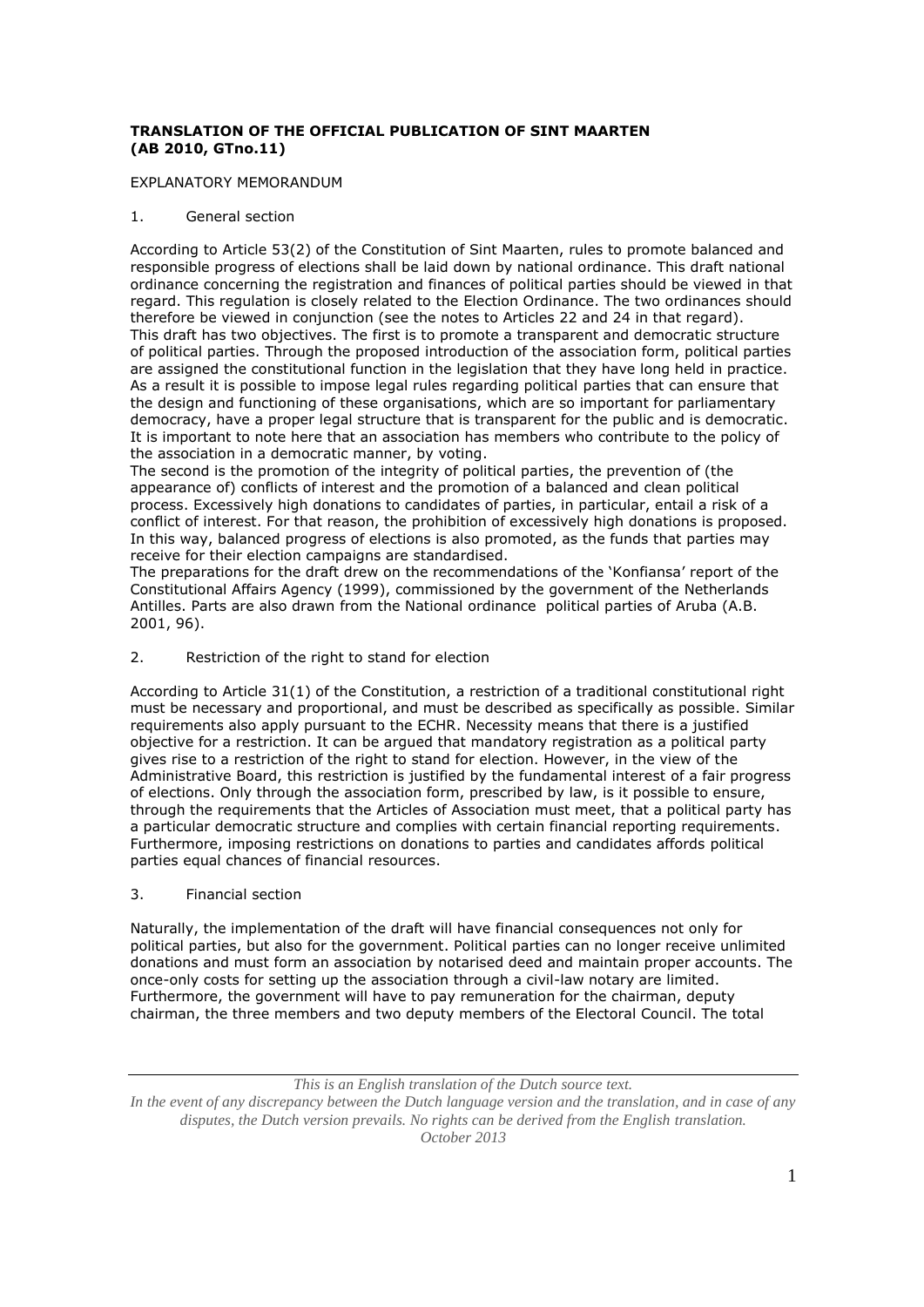remuneration costs (attendance fees and special remunerations) are estimated at some ANG 75,000 per year. The remuneration is laid down by national decree, containing general measures, pursuant to Article 12. The costs will be charged to the budget of the Ministry of General Affairs. This is offset by the fact that the imposition of penalties will generate revenues that flow to the exchequer. The scale of this is not known.

#### 4. Article by Article Section

The draft comprises a number of sections. The first section contains the general provisions. The second section concerns the Electoral Council. The third section concerns the registration of political parties. The fourth and fifth sections cover the financial accounts of, and donations to political parties and candidates. The sixth section concerns supervision of political parties with regard to their finances, the seventh section concerns the administrative system of sanctions and the eighth sections the confidentiality obligation. The last section contains final provisions.

Article 1 concerns the definition of terms that are frequently used in the draft. The definition of a political party is, of course, key. The definition has been kept broad. In addition to activities aimed at the development of political concepts and political activation of the public, the key objectives of a political party include participation in elections by putting forward candidates. The other definitions speak for themselves.

Article 2 contains the core of the regulation. Only political parties that are registered by the Electoral Council can take part in elections. This condition ensures that the envisaged regulation of political parties is actually attained.

In section 2, Articles 3 up to and including 13 regulate the institution, membership and powers of the Electoral Council. The provisions concerning the Electoral Council draw on the Aruban regulation for political parties. In contrast to the Aruban model, the proposed Electoral Council is independent of Parliament and the government. The members of the Electoral Council are appointed by the Common Court of Justice, the vice president of the Council of Advice or the President of the General Audit Chamber, respectively. In the interests of transparency, political parties are authorised to appoint an authorised representative who can act as an observer at meetings of the Electoral Council at which the registration of the relevant party and its finances are a subject of discussion and decision-making (see in addition Article 18). In view of the tasks of the Electoral Council, it is proposed that in any event, legal and financial knowledge must be present in the Electoral Council.

Section 3 provides for the way in which the registration of political parties takes place. Article 15 is the key provision for this. The political party must be formed as an association by notarised deed. In view of the legal structure, the legal form of an association lends itself best as a vehicle for a democratic process.

The Articles of Association must meet a number of requirements. This draft stipulates which matters must in any event be regulated in the Articles of Associations. This concerns more general matters relating to the law of associations and matters relating to the specific function of a political party. Naturally, the provisions concerning the association in this context are without prejudice to the provisions of the Civil Code.

Article 16 provides that a request for registration must be submitted to the Electoral Council in writing. Paragraph 2, which provides that applications must be submitted at least six weeks prior to the date of the nomination of candidates for the election, is important. The terms concerning elections, including those concerning the nomination of candidates, are regulated in the Election Ordinance.

*This is an English translation of the Dutch source text.*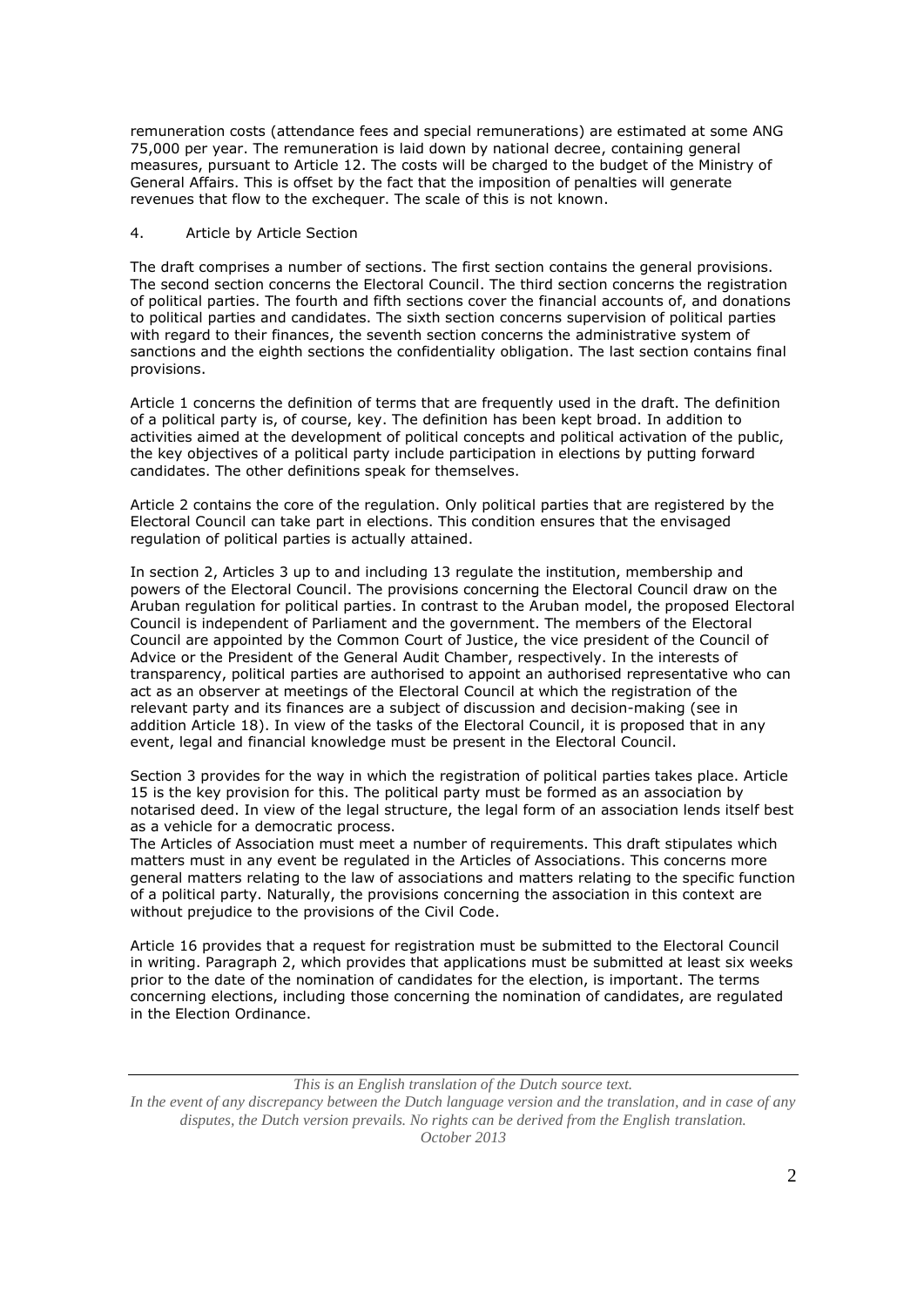The Electoral Council assesses whether a request for registration can be granted. It considers whether a political party exists, whether the required documents have been submitted in the correct form and whether the Articles of Association comply with the requirements referred to in this draft.

An application must be complete. Article 19 imposes this requirement. A complete application means that all the documents referred to in Article 17 are enclosed with the application. In view of the tight scheduling relating to decision-making concerning registrations, heavier demands can be placed on the applicant in that regard. An application will not be processed if it is not complete. Article 19(2) provides for the possibility of completing or improving documents.

Article 18 contains provisions concerning the authorised representative. An application for registration must also state whether an authorised representative to the Electoral Council is requested. The role of the authorised representative is laid down in Article 18(3). If the Electoral Council discusses and takes decisions concerning the registration of a political party and its finances, it is desirable, in the interests of openness and transparency, that the political party is able to hear directly which considerations play a role in the decision-making. It is important here that the authorised representative has the right only to observe at meetings where his own political party is the subject of discussion. This is necessary in connection with the partial disclosure of donations made to political parties.

Rejection of an application is possible pursuant to Article 19(3) and Article 20(2). Pursuant to Article 17, the interested party can file an appeal against a rejection with the Court of first instance. The Court rules in the first and sole instance. In the interests of proper preparation of elections, it is necessary that clarity regarding the registration or otherwise of a political party is obtained quickly. Protracted legal proceedings will not contribute towards that.

Article 21 regulates the amendment of a registration and speaks for itself.

Article 22 regulates the withdrawal of a registration. The registration of a political party is withdrawn only at the party's request, if the party has ceased to exist, if its Articles of Association no longer comply with the requirements following amendment or if the court rules that the party has lost its status as a legal person. An appeal against an administrative decision of the Electoral Council to withdraw a registration or scrap the description can be filed with the Court of first instance.

Pursuant to Article 24, a decision of the Electoral Court concerning an application will be notified in writing to the applicant and to the central electoral committee.

As a conclusion to the regulation of registration, Article 22 of the draft Election Ordinance provides that only parties registered with the Electoral Council can submit a list of candidates for an election. According to Article 22 of the draft Election Ordinance, the list must be accompanied by evidence of registration with the Electoral Council, as referred to in Article 24(1) of the National ordinance registration and finances of political parties.

Section 4 contains the provisions for the financial accounts of political parties. Political parties must function transparently. To that end, they must provide information in an annual report on matters such as the composition of their management, the number of members, the amount of contributions and the activities performed. A financial report must provide insight into the income, expenditure and financial position of the party. That report must be based on proper financial accounts. The annual report and the financial statements are sent to the Electoral Council. This body is authorised to audit the accuracy of the financial data. The Electoral Council sends the reports to the General Audit Chamber for assessment. The annual

*This is an English translation of the Dutch source text.*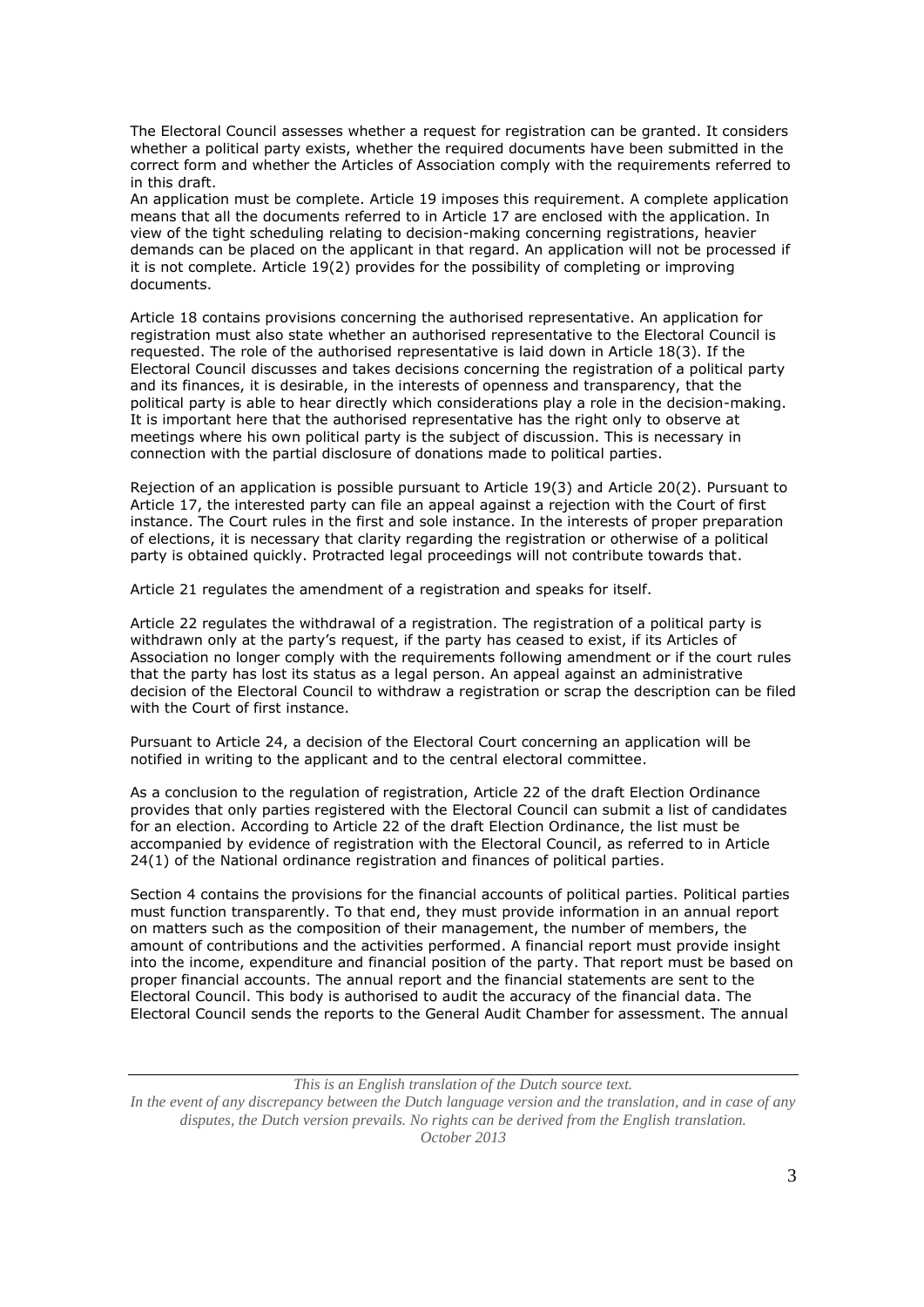report and the financial statements are available for public inspection via the intermediary of the Electoral Council.

The regulation on the disclosure of donations is key to these provisions. Article 28(2), read in conjunction with Article 28(1)(c) provides that only donations of more than ANG 5,000 originating from a source other than a natural person are included in the annual report and the financial statements. This means that donations of less than ANG 5,000 from a company or donations from a natural person are not disclosed.

The registration contains the amount of the donation, the date and the name of the donor, unless the company has objected to the disclosure of its name. In that case, a description is provided of the category of institutions to which the donor belongs. For the time being, disclosure of donations by natural persons is not proposed. This regulation is adopted from the Dutch Subsidisation of Political Parties Act.

Articles 32 up to and including 42 in section 5 specifically concern the form of the donations, the way in which they can be made to a political party or a candidate and the supervision of this to be exercised by the Electoral Council.

Article 32 provides for a definition of the term 'donation'. This Article covers the possibility that donations can also be made in forms other than in cash.

Political parties and, in election periods, candidates too, must register all donations. The design of the register is provided for in Article 34. The purpose of registration is to enable the Electoral Council to check that no donations in excess of the statutory maximum are received (see below).

In the registration, the name of the donor, the amount and the date are shown for every donation. Goods and services that the party receives, for which no equivalent consideration is provided, are also regarded as donations. Each year, records maintained by a party for the preceding year are sent to the Electoral Council. The Council is required to check the accuracy of the statements with the aid of the General Audit Chamber. In order to promote the reliability of the records, donations in excess of ANG 5,000 must not be received in cash.

In any one year, a person, company or institution may donate a maximum of ANG 30,000 to a party. Donations may be made only by enfranchised residents, non-Dutch residents who have lived in Sint Maarten for at least five years and companies and social organisations registered in Sint Maarten. Cash donations are prohibited if they exceed a sum of ANG 5,000 and anonymous donations are not permitted. In addition, a person, company or institution may donate no more than ANG 20,000 to a candidate of a party in any one year. This distinction, which gives parties an advantage over candidates, is made because the system is based on political parties. The reason for this restriction is that with donations of ANG 30,000 or more per year, there is a greater risk of a conflict of interest. The combined size of donations from a person, company or institution to a political party and the candidates of that political party may not exceed a sum of ANG 50,000 per year. This is provided in order to prevent avoidance of the envisaged restriction of the size of donations through donations to e.g. several different candidates on a list.

Article 35(2) also provides that no donations shall be accepted from legal persons in which the country has a financial interest. Either as a shareholder or as a provider of subsidies. In the interests of transparency and in order to avoid any appearance of a conflict of interests, the exclusion of legal persons with another financial relationship with the country, such as suppliers of goods or services, could also be considered.

Article 36 is intended to prevent undermining of the provisions of this ordinance and thereby, of the election process through the use of intermediaries (including legal persons).

*This is an English translation of the Dutch source text.*